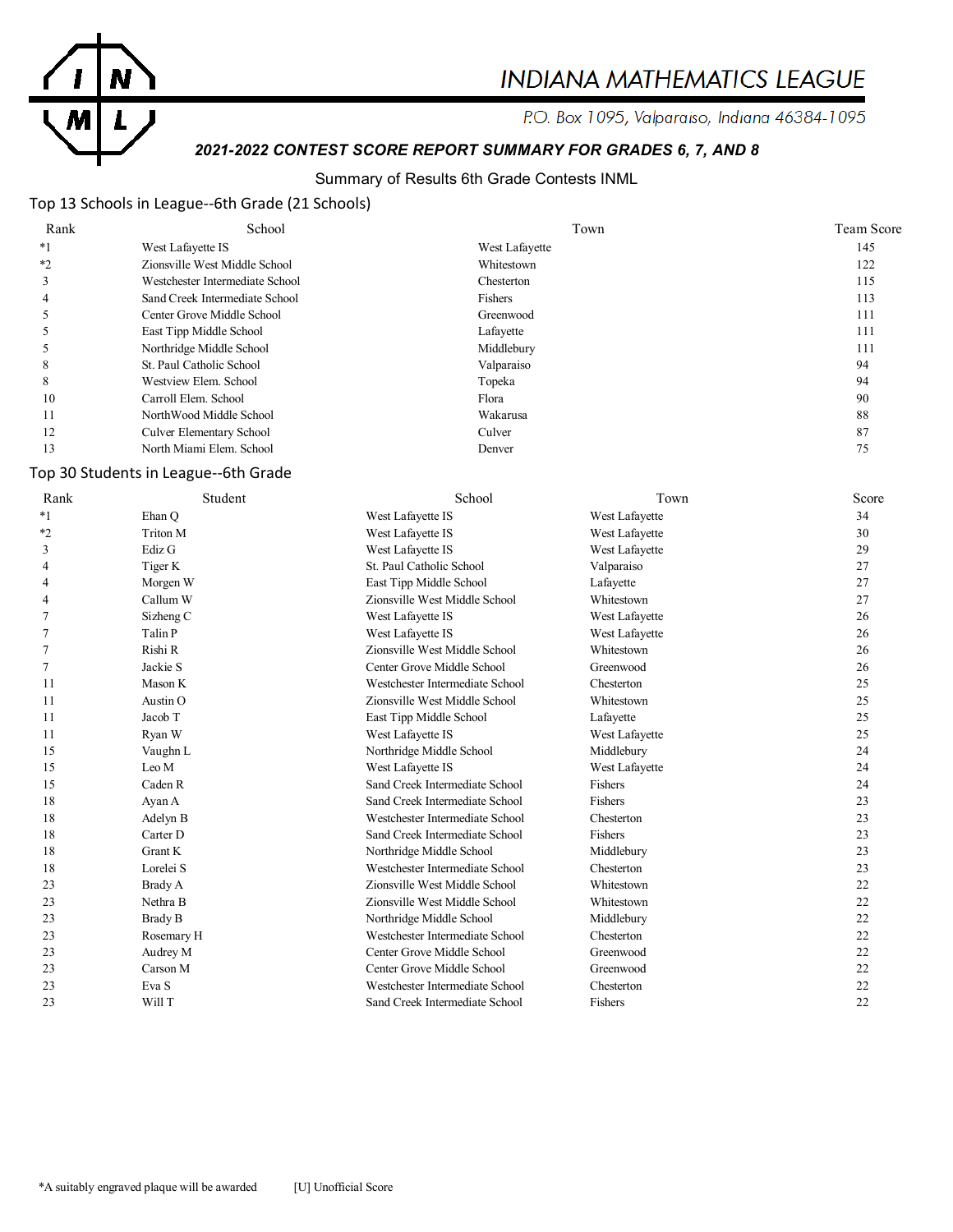## Summary of Results 6th Grade Contests INML Regional Standings

#### **Allen, Boone, Carroll, Elkhart, Hamilton, Howard, Jackson, Johnson, La Porte, Lagrange, Marshall, Miami, Porter, Starke, Tippecanoe, Vi**

Top Schools in Region

| Rank | School                          | Town           | Team Score |
|------|---------------------------------|----------------|------------|
|      | West Lafayette IS               | West Lafayette | 145        |
|      | Zionsville West Middle School   | Whitestown     | 122        |
|      | Westchester Intermediate School | Chesterton     | 115        |
|      | Sand Creek Intermediate School  | Fishers        | 113        |

Top Students in Region

| Rank           | Student  | School                        | Town           | Score   |
|----------------|----------|-------------------------------|----------------|---------|
|                | Ehan O   | West Lafayette IS             | West Lafayette | 34      |
| 2              | Triton M | West Lafayette IS             | West Lafayette | 30      |
|                | Ediz G   | West Lafayette IS             | West Lafayette | 29      |
| $\overline{4}$ | Tiger K  | St. Paul Catholic School      | Valparaiso     | 27      |
| $\overline{4}$ | Morgen W | East Tipp Middle School       | Lafayette      | 27      |
| $\overline{4}$ | Callum W | Zionsville West Middle School | Whitestown     | 27<br>∠ |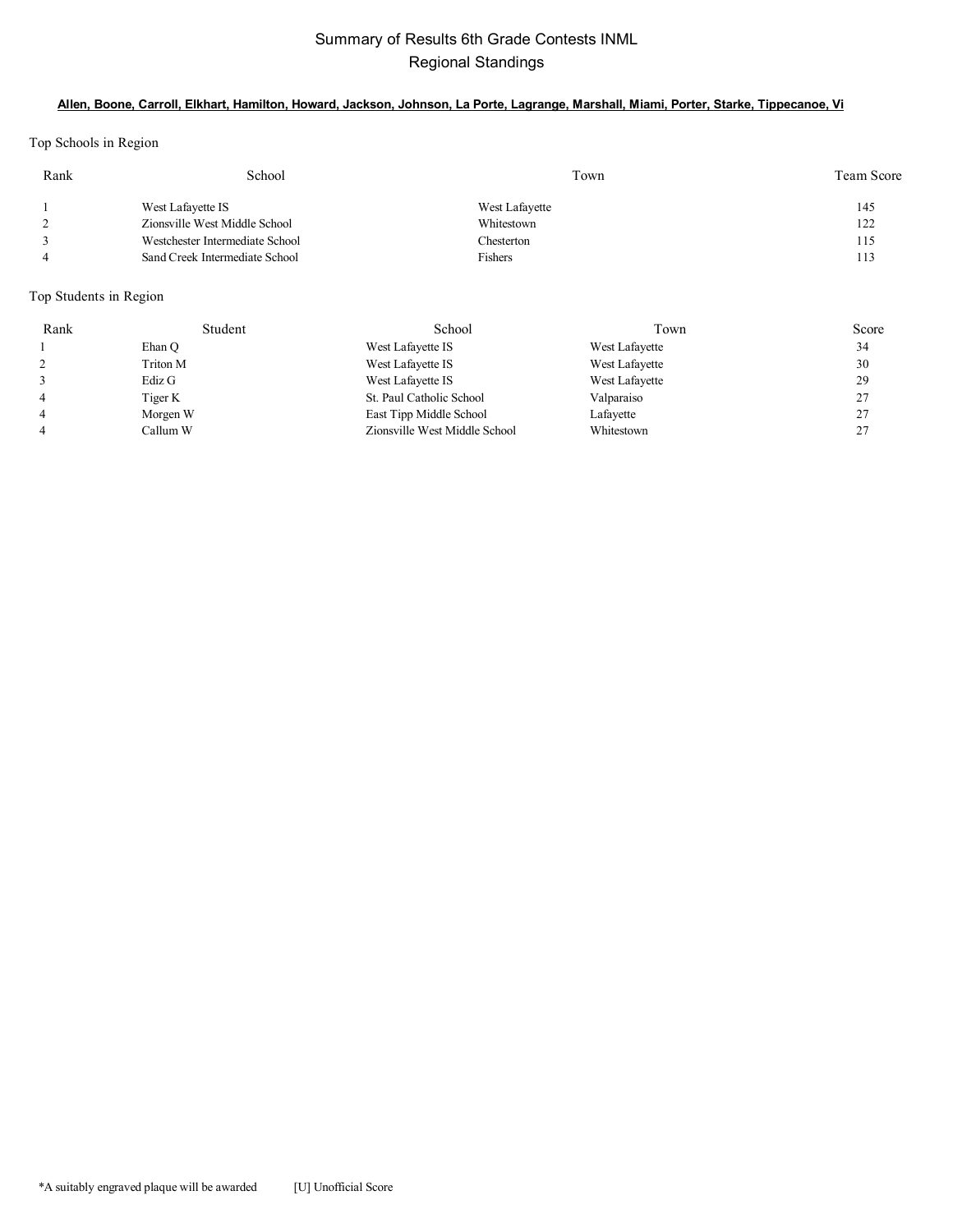#### Summary of Results 7th Grade Contests INML

# Top 10 Schools in League--7th Grade (14 Schools)

| Rank | School                     | Town           | Team Score |
|------|----------------------------|----------------|------------|
| $*1$ | West Lafayette Jr-Sr HS    | West Lafayette | 145        |
| $*$  | Northridge Middle School   | Middlebury     | 131        |
|      | Chesterton Middle School   | Chesterton     | 109        |
|      | Center Grove Middle School | Greenwood      | 104        |
|      | East Tipp Middle School    | Lafayette      | 103        |
| O    | Canterbury School          | Fort Wayne     | 101        |
|      | NorthWood Middle School    | Wakarusa       | 98         |
| 8    | O.L. of Mt. Carmel School  | Carmel         | 86         |
|      | St. Paul Catholic School   | Valparaiso     | 85         |
| 10   | Bremen Elem-Middle School  | <b>Bremen</b>  | 81         |

## Top 32 Students in League--7th Grade

| Rank    | Student         | School                          | Town           | Score |
|---------|-----------------|---------------------------------|----------------|-------|
| $*_{1}$ | Mukund R        | West Lafayette Jr-Sr HS         | West Lafayette | 32    |
| $*2$    | Braedan C       | Northridge Middle School        | Middlebury     | 31    |
| 3       | Ming S          | West Lafayette Jr-Sr HS         | West Lafayette | 30    |
| 3       | JeFauna Z       | West Lafayette Jr-Sr HS         | West Lafayette | 30    |
| 5       | Gargi T         | West Lafayette Jr-Sr HS         | West Lafayette | 28    |
| 6       | Jade S          | Northridge Middle School        | Middlebury     | 26    |
| 7       | Joseph B        | West Lafayette Jr-Sr HS         | West Lafayette | 25    |
| 7       | Jysen B         | Northridge Middle School        | Middlebury     | 25    |
|         | Daniele C       | West Lafayette Jr-Sr HS         | West Lafayette | 25    |
| 7       | Mya F           | Northridge Middle School        | Middlebury     | 25    |
| 7       | Jon Y           | West Lafayette Jr-Sr HS         | West Lafayette | 25    |
| 12      | Michael I       | <b>Chesterton Middle School</b> | Chesterton     | 24    |
| 12      | <b>Brett M</b>  | Northridge Middle School        | Middlebury     | 24    |
| 14      | Levi M          | Center Grove Middle School      | Greenwood      | 23    |
| 14      | Ibraheem M      | Canterbury School               | Fort Wayne     | 23    |
| 14      | Owen S          | <b>Chesterton Middle School</b> | Chesterton     | 23    |
| 17      | Martin C        | East Tipp Middle School         | Lafayette      | 22    |
| 17      | Joey F          | East Tipp Middle School         | Lafayette      | 22    |
| 17      | Tyler R         | <b>Chesterton Middle School</b> | Chesterton     | 22    |
| 20      | Sophia G        | East Tipp Middle School         | Lafayette      | 21    |
| 20      | Natalie K       | NorthWood Middle School         | Wakarusa       | 21    |
| 20      | Preet P         | Center Grove Middle School      | Greenwood      | 21    |
| 20      | Rayla P         | Center Grove Middle School      | Greenwood      | 21    |
| 24      | <b>Brodie B</b> | NorthWood Middle School         | Wakarusa       | 20    |
| 24      | Lauren D        | <b>Chesterton Middle School</b> | Chesterton     | 20    |
| 24      | Alexander G     | Bremen Elem-Middle School       | <b>Bremen</b>  | 20    |
| 24      | Ashley H        | Canterbury School               | Fort Wayne     | 20    |
| 24      | Moira K         | St. Paul Catholic School        | Valparaiso     | 20    |
| 24      | Jayce L         | Chesterton Middle School        | Chesterton     | 20    |
| 24      | Roshan R        | Canterbury School               | Fort Wayne     | 20    |
| 24      | Bly S           | Center Grove Middle School      | Greenwood      | 20    |
| 24      | Asher W         | Canterbury School               | Fort Wayne     | 20    |
|         |                 |                                 |                |       |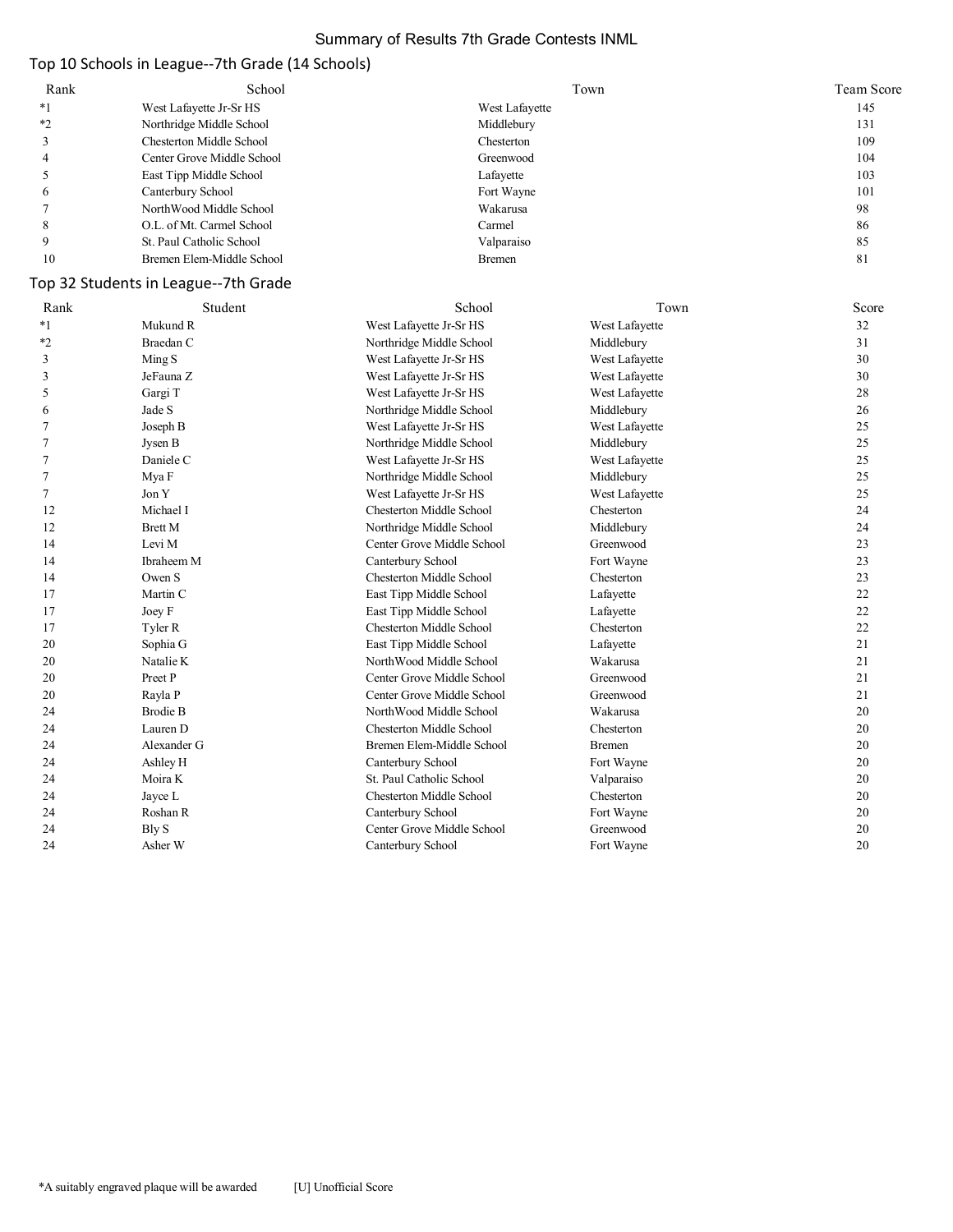## Summary of Results 7th Grade Contests INML Regional Standings

#### **Allen, Boone, Carroll, Elkhart, Hamilton, Howard, Jackson, Johnson, La Porte, Lagrange, Marshall, Miami, Porter, Starke, Tippecanoe, Vi**

Top Schools in Region

| Rank | School                     | Town           | Team Score |
|------|----------------------------|----------------|------------|
|      | West Lafayette Jr-Sr HS    | West Lafayette | 145        |
|      | Northridge Middle School   | Middlebury     | 131        |
|      | Chesterton Middle School   | Chesterton     | 109        |
|      | Center Grove Middle School | Greenwood      | 104        |

Top Students in Region

| Rank | Student   | School                   | Town           | Score |
|------|-----------|--------------------------|----------------|-------|
|      | Mukund R  | West Lafayette Jr-Sr HS  | West Lafayette | 32    |
|      | Braedan C | Northridge Middle School | Middlebury     |       |
|      | Ming S    | West Lafayette Jr-Sr HS  | West Lafayette | 30    |
|      | JeFauna Z | West Lafayette Jr-Sr HS  | West Lafayette | 30    |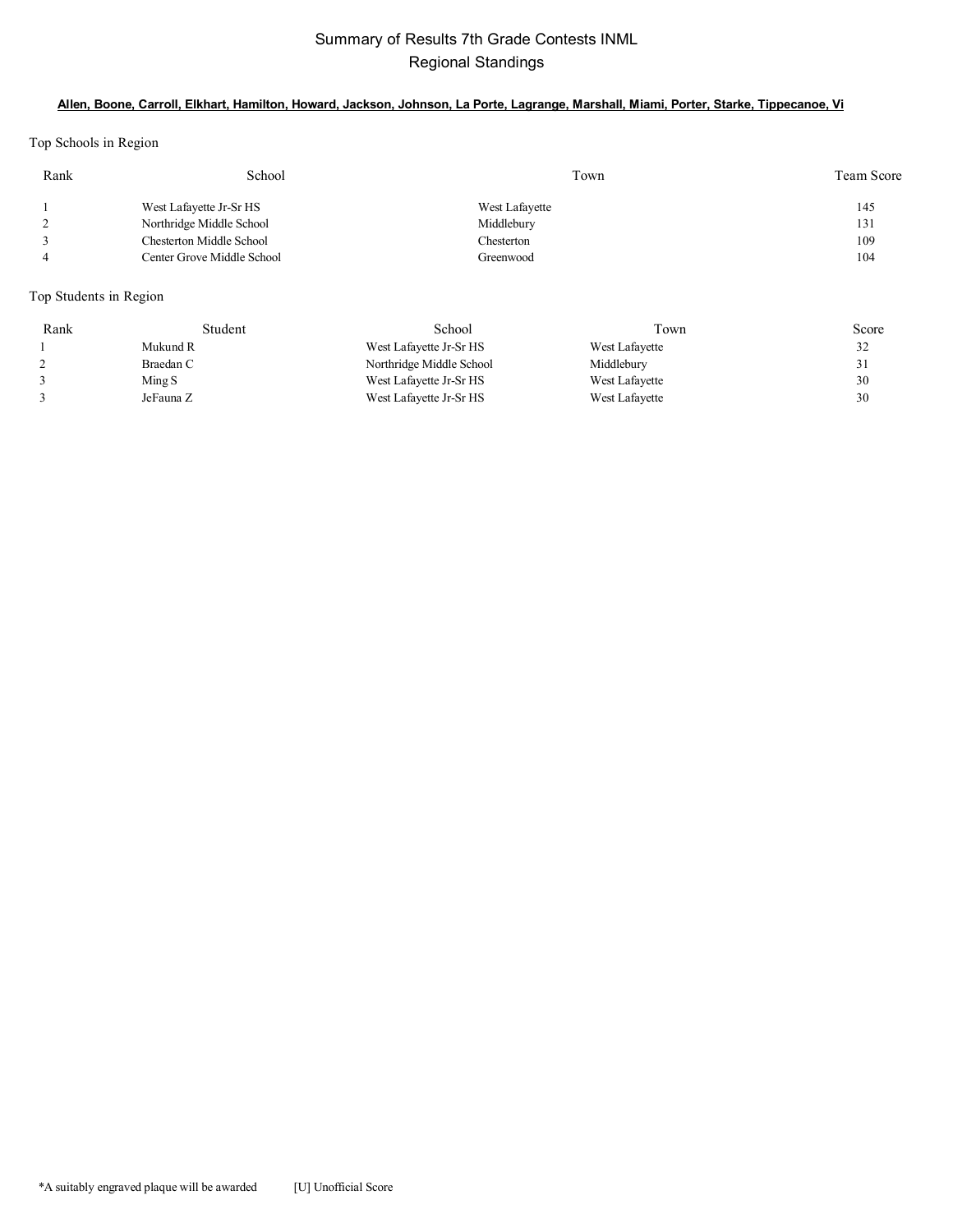#### Summary of Results 8th Grade Contests INML

## Top 10 Schools in League--8th Grade (14 Schools)

| Rank    | School                     | Town           | Team Score |
|---------|----------------------------|----------------|------------|
| $*1$    | Northridge Middle School   | Middlebury     | 160        |
| $*_{2}$ | West Lafayette Jr-Sr HS    | West Lafayette | 159        |
|         | Center Grove Middle School | Greenwood      | 134        |
|         | East Tipp Middle School    | Lafayette      | 134        |
|         | Chesterton Middle School   | Chesterton     | 132        |
| 6       | O.L. of Mt. Carmel School  | Carmel         | 131        |
|         | NorthWood Middle School    | Wakarusa       | 123        |
| 8       | La Porte Middle School     | La Porte       | 117        |
|         | St. Paul Catholic School   | Valparaiso     | 101        |
| 10      | Knox Middle School         | Knox           | 92         |

## Top 31 Students in League--8th Grade

| Rank | Student          | School                          | Town           | Score |
|------|------------------|---------------------------------|----------------|-------|
| $*1$ | Elaine Z         | West Lafayette Jr-Sr HS         | West Lafayette | 35    |
| $*2$ | Lincoln C        | Northridge Middle School        | Middlebury     | 34    |
| 3    | Baylor M         | Northridge Middle School        | Middlebury     | 33    |
| 4    | Ryan L           | West Lafayette Jr-Sr HS         | West Lafayette | 32    |
| 4    | Xavier M         | Northridge Middle School        | Middlebury     | 32    |
| 6    | Bharath A        | West Lafayette Jr-Sr HS         | West Lafayette | 31    |
| 6    | Edward L         | West Lafayette Jr-Sr HS         | West Lafayette | 31    |
| 6    | John S           | Northridge Middle School        | Middlebury     | 31    |
| 9    | Joyce C          | West Lafayette Jr-Sr HS         | West Lafayette | 30    |
| 9    | Aaron D          | West Lafayette Jr-Sr HS         | West Lafayette | 30    |
| 9    | Mei K            | West Lafayette Jr-Sr HS         | West Lafayette | 30    |
| 9    | Joshua M         | East Tipp Middle School         | Lafayette      | 30    |
| 9    | Rhyan O          | Northridge Middle School        | Middlebury     | 30    |
| 9    | Alex R           | Northridge Middle School        | Middlebury     | 30    |
| 9    | Naima S          | West Lafayette Jr-Sr HS         | West Lafayette | 30    |
| 9    | Joseph S         | Northridge Middle School        | Middlebury     | 30    |
| 9    | Aanya S          | Center Grove Middle School      | Greenwood      | 30    |
| 18   | Linus B          | O.L. of Mt. Carmel School       | Carmel         | 28    |
| 18   | Maddox B         | Center Grove Middle School      | Greenwood      | 28    |
| 18   | Antonio F        | East Tipp Middle School         | Lafayette      | 28    |
| 18   | Pace N           | <b>Chesterton Middle School</b> | Chesterton     | 28    |
| 22   | Quinn D          | O.L. of Mt. Carmel School       | Carmel         | 27    |
| 22   | Jack E           | East Tipp Middle School         | Lafayette      | 27    |
| 22   | Colin K          | <b>Chesterton Middle School</b> | Chesterton     | 27    |
| 22   | Gavin P          | La Porte Middle School          | La Porte       | 27    |
| 22   | <b>Brenner S</b> | NorthWood Middle School         | Wakarusa       | 27    |
| 27   | Carter D         | <b>Chesterton Middle School</b> | Chesterton     | 26    |
| 27   | Ellie H          | NorthWood Middle School         | Wakarusa       | 26    |
| 27   | Ruari W          | O.L. of Mt. Carmel School       | Carmel         | 26    |
| 27   | Kelli W          | Center Grove Middle School      | Greenwood      | 26    |
| 27   | Jany Z           | <b>Chesterton Middle School</b> | Chesterton     | 26    |
|      |                  |                                 |                |       |